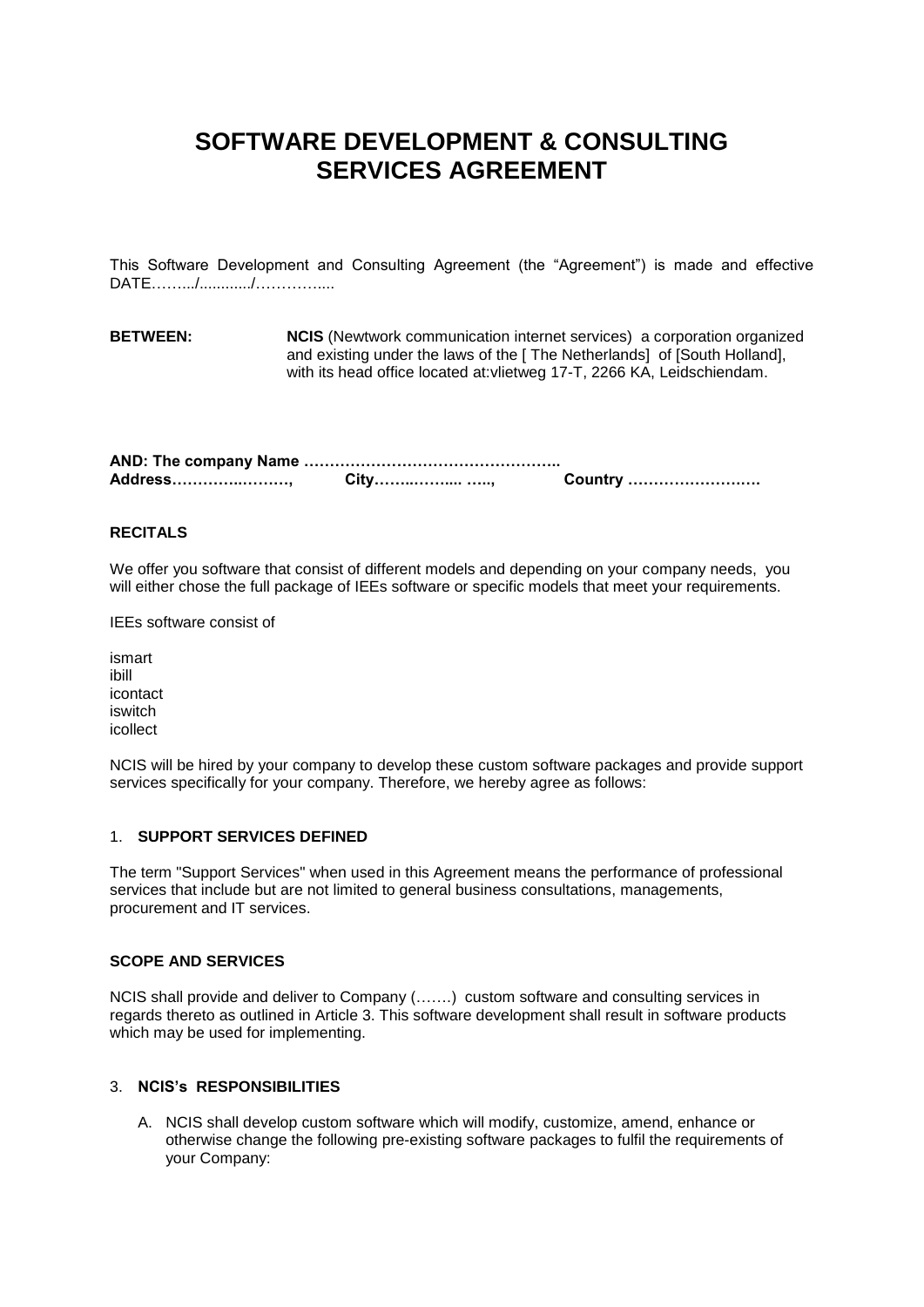- B. The requirements to be fulfilled by the custom programming to the above listed packages are presently undefined. The defining of Company requirements shall occur in Phases, each Phase representing a division of the Company operation, and such Sub-phases representing either the development of a particular application, or a Sub-phase representing the modification of a particular application.
- C. Each Phase and Sub-phase shall be designed, approved, programmed, delivered, tested, and accepted pursuant to the procedures listed below.

## 4. **DEVELOPMENT PHASES AND SUB-PHASES**

- A. NCIS shall consult with Company personnel for the purpose of designing programming specifications. Specifications shall contain those items listed on Attachment A.
- B. Once NCIS has designed said programming specifications, they will be delivered to Company together with their operation performance estimates (OPE) for every program mentioned in the specifications. The OPE will indicate any limitations on the program, and the estimated response times for on-line programs or runtimes for the batch programs.
- C. Upon receipt of said programming specifications, Company will either approve or disapprove of said specifications. Such approval will be at the sole discretion of Company.
	- i. Upon approval of the programming specifications, NCIS design, in conjunction with Company, an Acceptance test for these specifications. The Acceptance test will follow those standards listed in Attachment B. The specifications, OPE's and the Acceptance test will be incorporated into a Phase-Agreement.
	- ii. If Company does not approve said specifications, NCIS and the Company will again consult and restart the procedure.
	- iii. The date of delivery, and that time is of the essence.
- E. The Phase Agreement will also have the following items attached thereto
	- i. The Functional Specifications which is a narrative explanation of the operation of the programs, containing Exhibits of all screen and reports.
	- ii. The Programming Specifications to be used by the programmers creating the software for Company.
	- iii. The Functional Specifications for the software after customization.
	- iiii. File layouts for all files used or created in that Phase, including record and/or data field descriptions.
	- v.The operation performance estimates.

vi.The Acceptance Tests, including test data.

- F. Upon the signing of the Phase Agreement by both NCIS and the company , Company shall pay to NCIS 50% of the fixed cost indicated in the Phase Agreement. NCIS will then proceed to write the programming for that phase.
- G. On the delivery date specified in the Phase Agreement, NCIS shall deliver to Company the completed programming for that phase. For delivery on or before the delivery date specified in the Phase Agreement, Company shall pay to NCIS 50% of the price for that Phase. For delivery after the date specified in the Phase Agreement, but prior to the expiration of a grace period of 90 days, The company shall pay 40% to NCIS of the price for that Phase.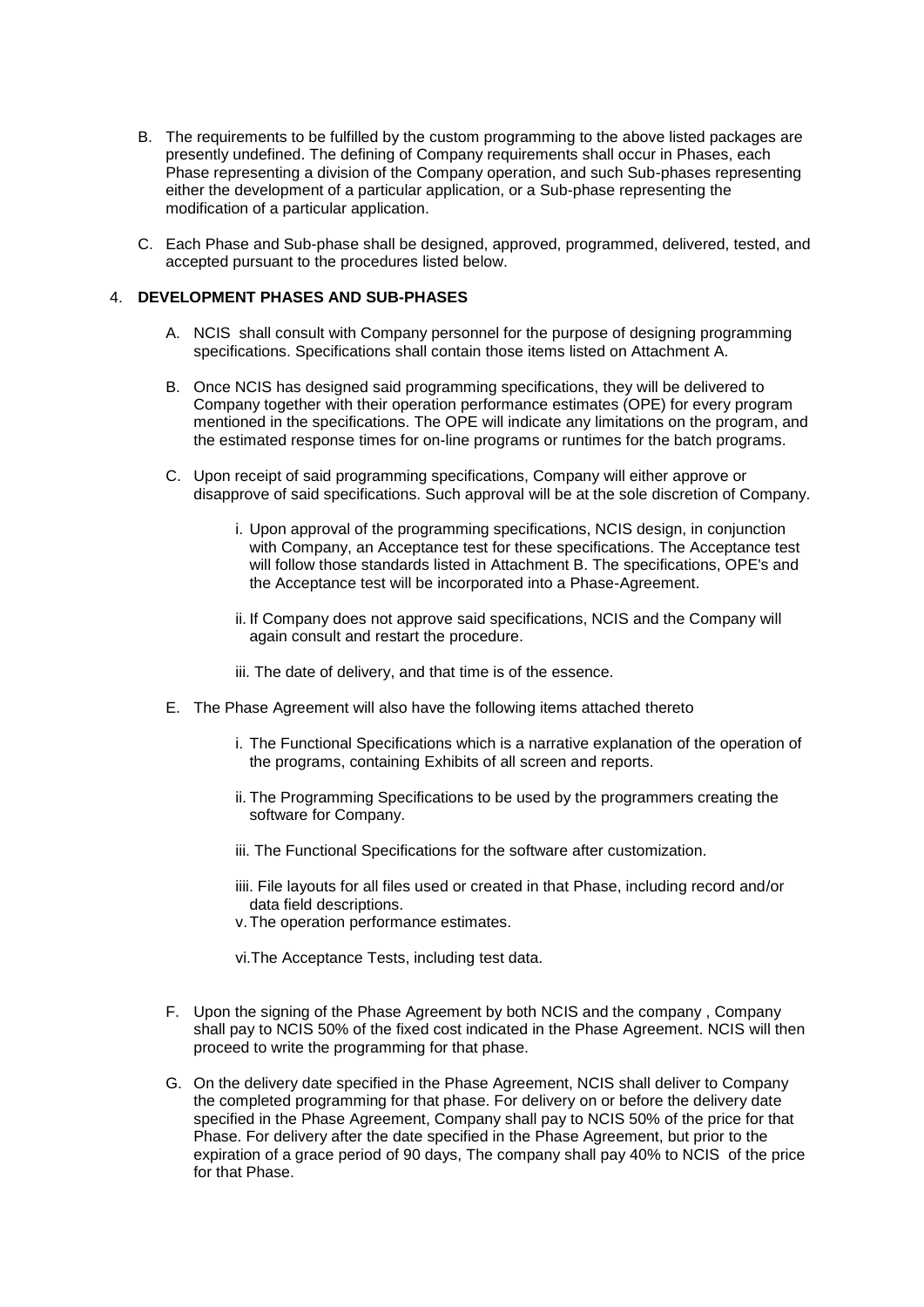- H. Failure by NCIS to deliver the completed programming by the end of the 60 days after the delivery date specified in the Phase Agreement delivery after the date specified in the Phase Agreement, but prior to the expiration of a grace period of 90 days, Company shall pay to NCIS 100% of the price for that Phase. Failure by NCIS to deliver the completed programming by the end of the 90 days after the delivery date specified in the Phase Agreement will entitle Company to a 10% reduction in the cost of the entire Phase for each 30 days period in which NCIS is passed the 90 days period. The delivery date may only be modified by written amendment to the Phase Agreement signed by both parties.
- i. In the event that NCIS fails to deliver the completed programs 3 months after the original delivery date, and the delivery date was not modified, Company may cancel that Phase Agreement. In the event of such cancellation, NCIS shall deliver to Company all work in progress, program specifications, etc., then in Developer's possession. Cancellation pursuant to such failure to deliver shall not require any further payments to Developer as normally required pursuant to Article 19.
- J. Upon delivery, Company shall conduct the acceptance test that was created by the parties.
- K. Upon passing the acceptance test, Company shall pay to NCIS an additional 20% of the price of the phase, NCIS was paid 50% for the delivery of the programs, this mean that the company shall pay in advance 70% including the delivery and for passing of the Acceptance Test. Company shall retain the final 50% until the successful completion of 120 days of actual live use of said phase.
- L. If the programs fail to perform the acceptance tests, the parties shall follow this procedure:
	- i. Company shall immediately notify Developer by telephone of the failure of the test. Company shall then confirm such notice by sending written confirmation of the failure plus proper documentation to Developer by certified mail, return receipt requested.
	- ii. Developer may immediately begin reprogramming to remedy the failure.
	- iii. If the failure can be remedied within 14 days, and the Acceptance testing shall continue.
	- vi.In the event that the failure cannot be remedied after the [NUMBER] day, NCIS shall notify Company within an additional 14 days of the new delivery date for that Phase. In no event shall the new delivery date be more than 30 days after the original delivery date which is 90 days.
- A. After Company has used the phase programs for a period of 30 consecutive days of uptime as defined in Article 11, without failure, Company shall pay to NCIS the final 50% payment.

Nothing in this procedure shall be construed to prevent several Phases and Sub-phases to be commenced simultaneously.

### 5. **SOFTWARE DOCUMENTATION DELIVERABLES**

NCIS shall deliver to Company software documentation products as outlined in Attachment "D".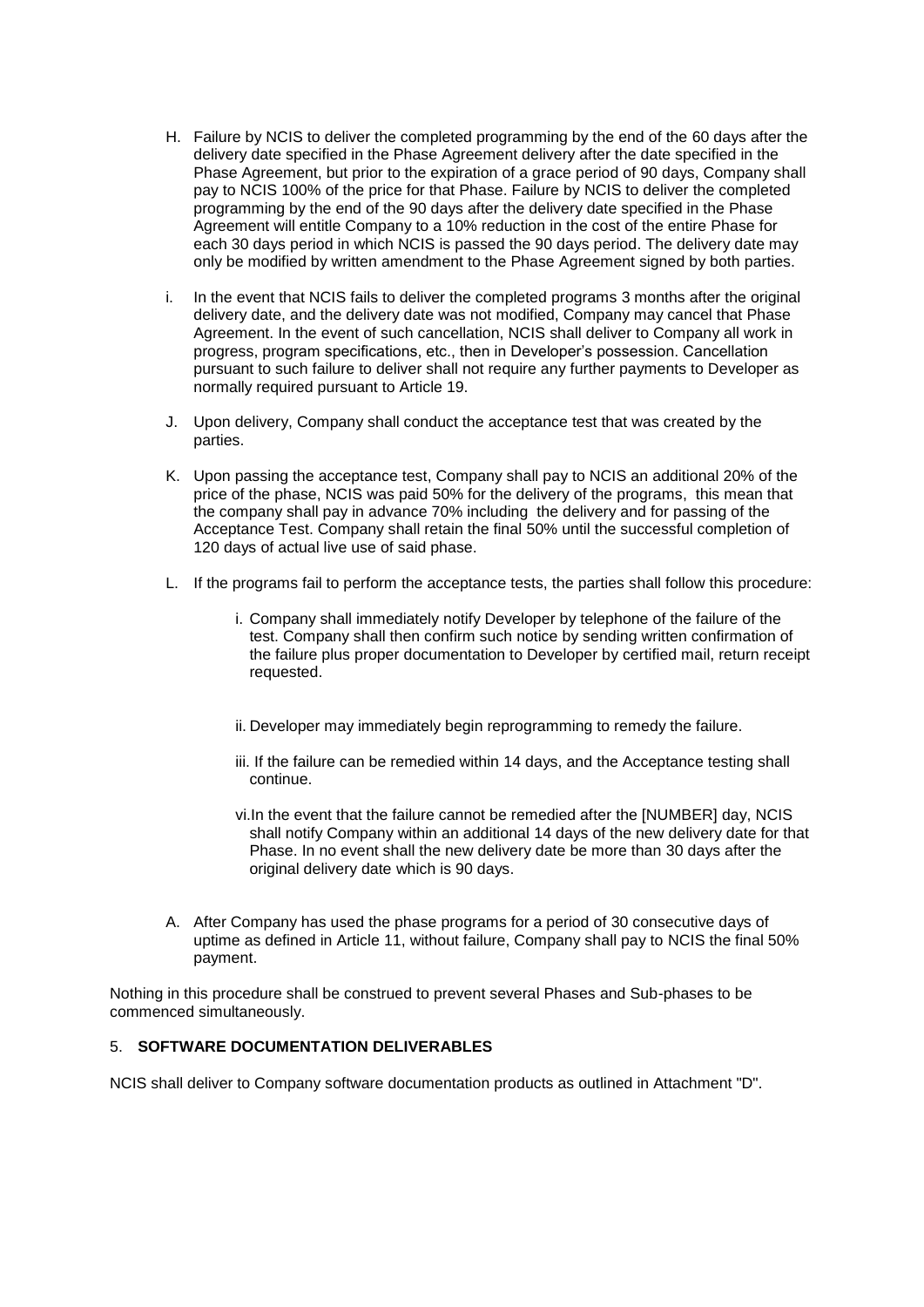## 6. **COMPANY'S RESPONSIBILITIES**

Company shall furnish information requested by NCIS that is necessary for the company developer to fulfil its responsibilities under this Agreement. Company shall provide adequate work space and telephone for NCIS's personnel when such persons are performing on-site services for Company. Company shall provide data entry services and computer test time if required for NCIS to fulfil its responsibilities under this Agreement. Unnecessary or unreasonable delays attributable directly to Company which result in additional costs to NCIS are subject to negotiation for additional compensation to Developer.

## 7. **TERM OF THE AGREEMENT**

This Agreement is effective as of the date it is signed by both parties. The terms and conditions of the Agreement will remain in effect until NCIS has delivered and Company has accepted all software to be developed hereunder. In no event shall this Agreement be in effect for more than 5 years unless both parties execute an amendment which extends the term of this Agreement. The expiration of this Agreement shall not affect the obligations of either party to the other with respect to those obligations established under this Agreement. Either party may terminate this Agreement for any reason upon 30 days prior written notice.

## 8. **SURVIVAL BEYOND COMPLETION**

The provisions herein and Software developed under this Agreement as well as confidentiality, use indemnification, assignment, reproduction, warranty, ownership, return or destruction shall survive the delivery of the software and the payment of associated charges.

## 9. **WARRANTIES**

- A. NCIS warrants that the software systems developed hereunder will be capable of being integrated with existing hardware and software environment listed in Article 10 (B).
- B. NCIS warrants that the software developed hereunder will conform to the programming specifications contained in subsequent Phase-Agreements, and to the written "Acceptance Test" criteria contained in the subsequent Phase-Agreements. If at any time subsequent to the 90 days period defined in Article 11, any of the software systems are deemed by Company to not be in conformance with the applicable specifications, Company shall notify NCIS in writing within 14 days of such alleged non-conformance or failure. NCIS, within 7 days of receipt of written notice, shall either correct the error(s) or provide Company with a plan for correcting the deficiency within a mutually agreed upon reasonable period of time.

Where there is a disagreement as to the satisfactory completion of the Acceptance Tests, the parties shall use their best efforts to resolve such disagreement. Company may cancel this Agreement if NCIS fails to correct or provide a plan to correct the deficiency.

- C. For 6 months after the final payment of each fully operational Phase or Sub-phase, NCIS, will, at no charge to Company, correct any defects which impair the software's ability to meet the specifications.
- D. After the expiration of the warranty period of 6 months, NCIS agrees to maintain the software systems developed hereunder in conformance with the applicable specifications for a period of 5 additional years with all reasonable costs to be paid for by Company at rates for time and material, to be mutually agreed upon but not more than the rates contained in Attachment "C" increased by the lesser of 30% per year or the actual Cost of Living Index increment per year as defined by [DEPARTMENT OR AGENCY] for the region of this transaction.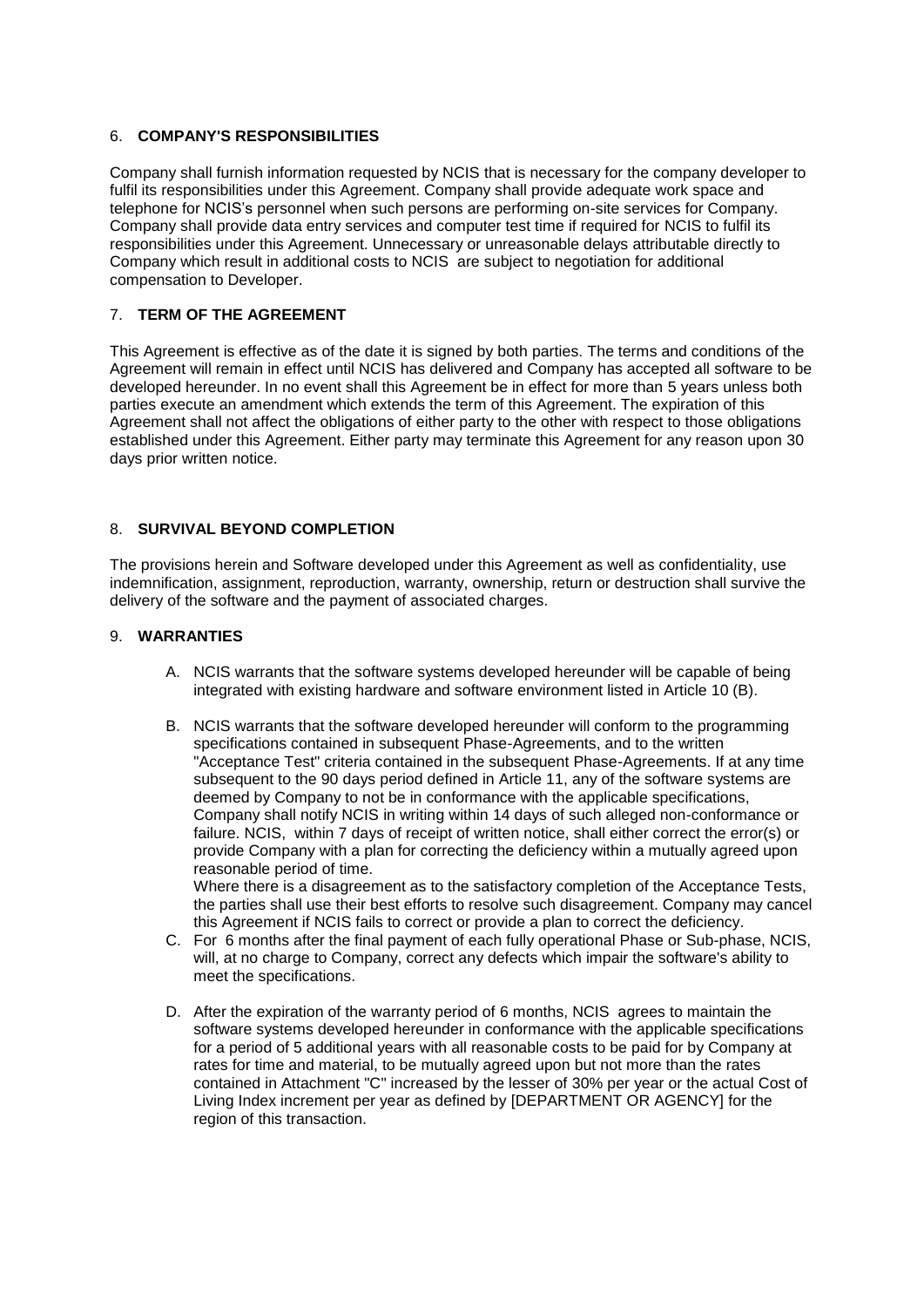#### 10. **GUARANTEE OF ORIGINAL DEVELOPMENT**

- A. Except for those components listed in Article 10 (B) below, NCIS, warrants that all materials produced hereunder will be of original development by the company, and will be specifically developed for the fulfilment of this Agreement and will not infringe upon or violate any patent, copyright, trade secret or other proprietary right of a third party, and NCIS will indemnify and hold Company harmless from and against any loss, cost, liability or expense (including reasonable counsel fees) arising out of any breach or claimed breach of this warranty.
- B. NCIS is authorized to incorporate the following materials and/or components into the system to be developed hereunder:

The required software components

Should NCIS wish to add additional non-original components, NCIS shall obtain the prior written approval of Company.

NCIS shall assist Company in the expeditious transfer of licenses and/or title for use of perpetual license to Company for such non-original components unless Company already has title or license to any non-original components used hereunder. Any costs associated with such transfers) shall be paid by company provided that such software is used exclusively for the Company applicable specifications developed hereunder.

## 11. **SYSTEMS UPTIME**

- A. System uptime, as set forth in Article 4 is defined as follows: NCIS warrants that the system (including the software and hardware configuration in which it is installed) shall be functionally operational within the specifications of each Phase no less than 120% of any consecutive 90 days period beginning with the start of acceptance through the warranty period. Any time that the system is not functionally operational due to hardware failure or maintenance, or other causes beyond NCIS's design or control shall be excluded from this computation.
- B. In the event of a failure of any program during the 90 days period stated in 11 (A), Company shall notify NCIS by telephone immediately. Company will confirm said telephone notice by serving Developer with written notice, with proper documentation of said error or failure, sent certified mail, return receipt requested.
- C. Upon notification of the failure, NCIS may begin immediate repairs of said failures. If the failure is remedied before the expiration of 14 days cumulative days, including previous failures, within that Phase, the required 90days uptime period will continue to run.
- D. If a failure, or group of failures exist for, or accumulate to more than 14 days within the 90 days period for the particular Phase, the 90 days period will restart at the new delivery date stated in (E) below. Company shall notify NCIS in the manner stated in (B) above when such full failure occurs.
- E. Upon notification of a full failure, the company shall have 14 working days in which to notify NCIS. BV in writing of a new delivery date for that Phase. In no event shall such delivery date be more than 30 days after the date Developer received notice of the full failure.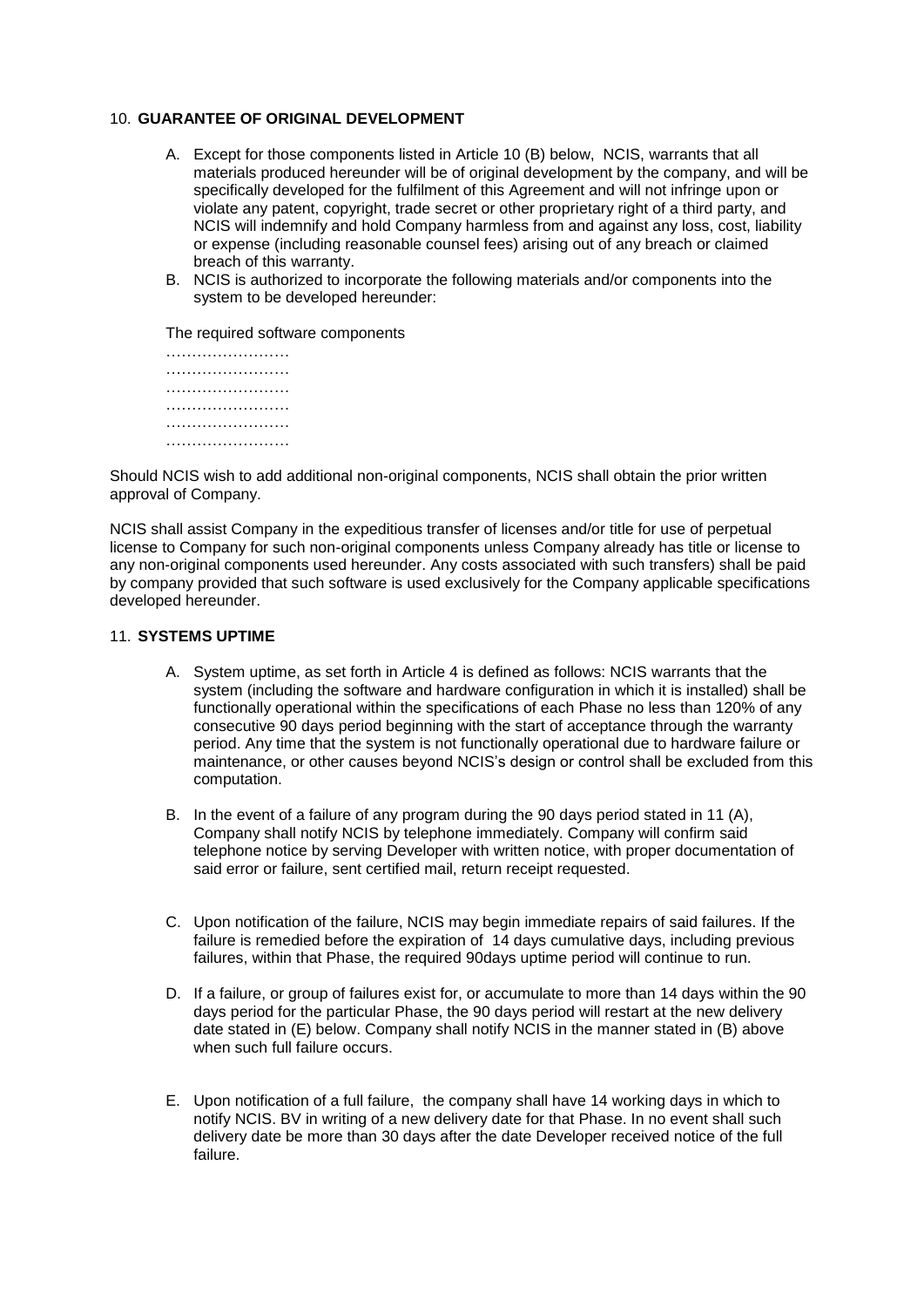## 12. **CONFIDENTIALITY AND SECURITY OF THE SYSTEMS**

Each party acknowledges that all material and information which has or will come into the possession and knowledge of each in connection with this Agreement or the performance hereof, consists of confidential and proprietary data, whose disclosure to or use by third parties will be damaging, Both parties, therefore, agree to hold such material and information in strictest confidence, not to make use thereof other than for the performance of this Agreement, to release it only to employees requiring such information, and not to release or disclose it to any other party.

### 13. **RIGHTS TO NEW IDEAS**

The parties acknowledge that performance of this Agreement may result in the development of new proprietary and secret concepts, methods, techniques, processes, adaptations and ideas. The parties agree that the same shall belong solely to NCIS BV without regard to the origin thereof and that the company will not, other than in the performance of the Agreement, without the express written consent, which will not be unreasonably withheld, sell, make use or disclose same to any person, group, company or corporation that competes with Company's business .

#### 14. **COMPANY'S RIGHT TO CONTRACT FOR SIMILAR WORK**

Company reserves the right to contract with other parties for work similar to that being performed under this Agreement.

#### 15. **CANCELLATION**

In the event that Company, at its option, elects to cancel this Agreement, by written notice to NCIS; in such event, Company will pay NCIS the amount equal to the actual time and materials charges incurred for that work so cancelled through the day receipt of written notice of cancellation.

## 16. **TITLE RIGHTS, OWNERSHIP, RIGHT TO USE**

A. The custom software applications system and associated documentation developed under this Agreement which are the modifications, amendments, enhancements or customizations of pre-existing NCIS's software packages shall not be the sole and exclusive property of Company, free from any claim or retention of rights thereto on the part of NCIS.

 The company shall retain a non-exclusive non-perpetual license in the software systems while they are under development and during the warranty and maintenance periods. Upon completion or termination of this Agreement, due to that, the company shall deliver to NCIS all copies of any and all materials which pertain to the systems developed under this Agreement provided that Company shall have paid in full all allowable Developer invoices associated with performance under this Agreement.

B. Article 17 (A) shall not be construed to give Company any property right in the pre-existing NCIS software which NCIS company shall modify to fulfill the requirements of this Agreement. Specifically, NCIS shall continue to be the sole and exclusive property owner of NCIS software packages.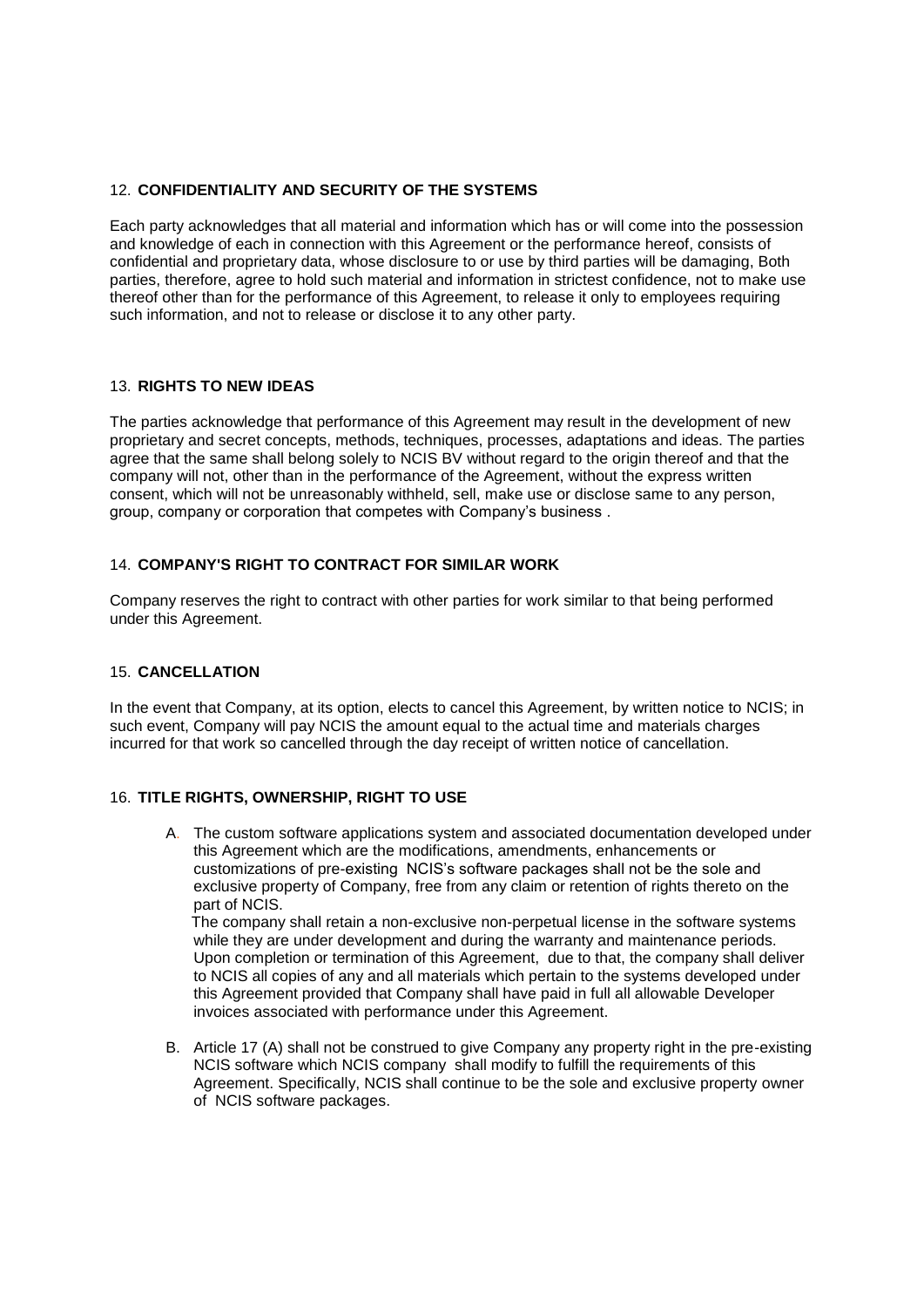- C. Upon completion of each Phase of programming under this Agreement, NCIS shall deliver to Company all source code, or its equivalent in the form of Zip files, for all the modified, amended, enhanced or customized programming performed for Company. Any inclusion of the source code or its equivalent in the form of Zip files, from the pre-existing NCIS software packages shall not be deemed to be a waiver by Developer of its ownership of said code pursuant to Article 17 (B).
- D. NCIS may use all software provided to it pursuant to this Agreement for any purpose whatsoever, without restriction, subject only to those restrictions herein elsewhere contained with respect to Company's disclosure, reproduction or permitting other to use the package.

## 17. **PAYMENTS**

In consideration of the work to be performed hereunder and the products to be delivered, Company shall pay NCIS as follows:

- A. NCIS shall bill Company on a time and materials basis at the rates contained in Attachment C, for those hours dedicated to the design of the programming specifications, creation of acceptance Test, creation of Acceptance Test Data, and for any assistance rendered to Company to perform the Acceptance Test beyond 3600 hours. The billing for the above shall be done for each Phase of the system development.
- B. Company will pay NCIS a fixed price for the actual writing, testing and implementation of each phase. The fixed price shall include the license fee for any pre-existing Developer software packages that will be used and or modified in the creation of the system for Company. The fixed price will be mutually agreed to by the parties, and will be incorporated in the Phase-Agreement mentioned in Article 4 (D). Payments for each fixed price Phase Agreement shall be made in accordance with the development procedure listed in Article 4.

## 18. **INVOICES**

A. NCIS shall submit invoices not more often than monthly to: the company

Name ………………………………. Address ………………………………………………

- B. At a minimum each invoice for design performed by NCIS shall be accompanied by supporting documentation which details name of employee, hours worked per employee, hourly charge and total; computer time used, the applicable unit charge and total.
- C. All invoices for the design of programming specification, and the creation of the Acceptance Tests and data for a particular Phase shall be submitted to Company prior to the signing of the Phase Agreement for that particular Phase.
- D. Invoices for fixed price Phase-Agreements need not be itemized, but NCIS shall maintain detailed records of all time spent in the production of said fixed price Phase, including name of employee, hours worked per employee, hourly charge per employee.

## 19. **TRAINING**

NCIS shall provide the training to Company personnel at the time and material rates cited in Attachment "C". This training shall be made available on a schedule basis to Company personnel.

## 20. **ASSIGNMENT OF CONTRACT BY COMPANY**

This Agreement may be assigned by Company to any entity wherein Company maintains majority interest without the consent of NCIS. Upon such assignment by Company and assumption of liability hereunder by the assignee, Company shall be discharged of any liability hereunder.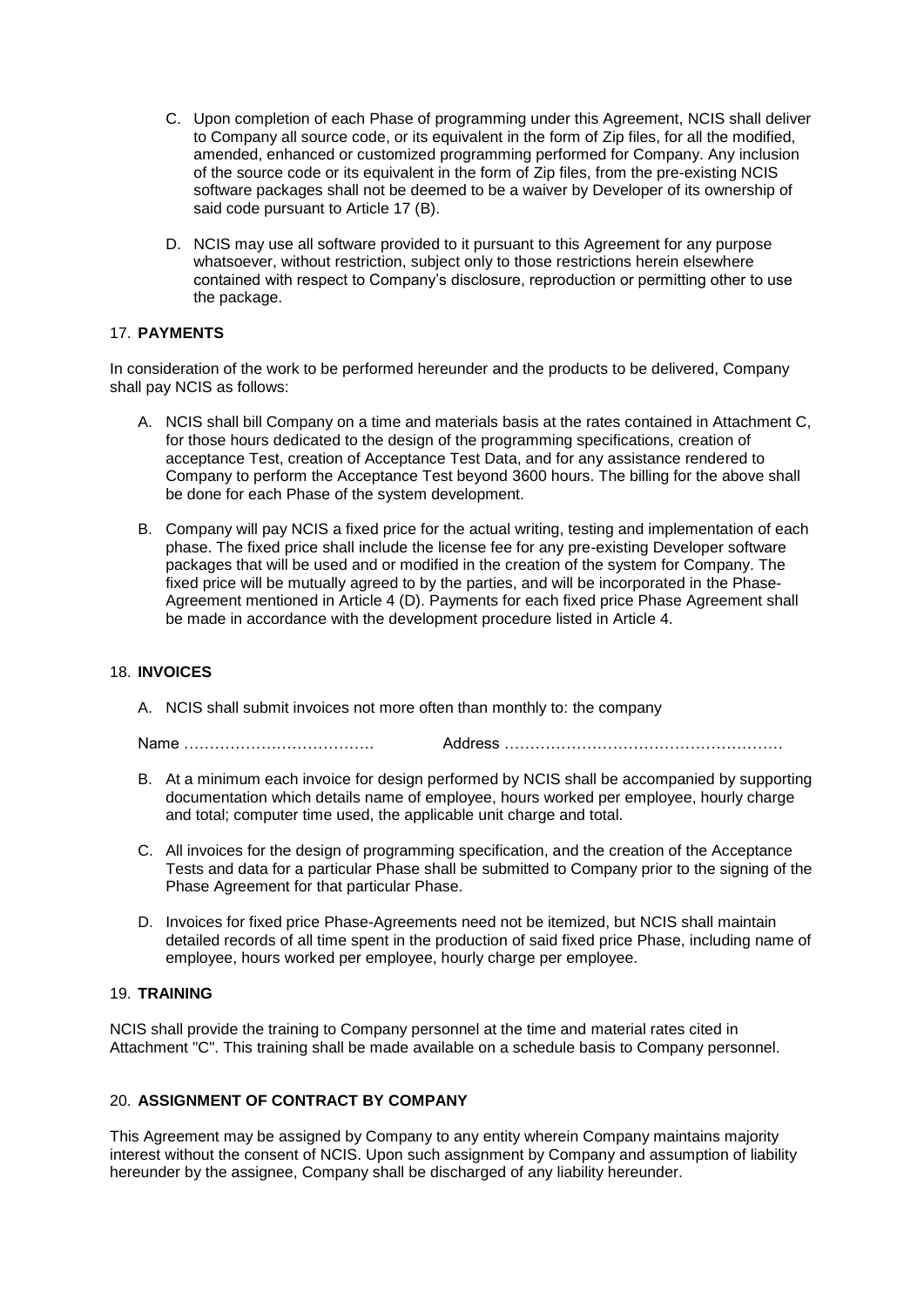## 21. **NON-ASSIGNMENT OF CONTRACT BY DEVELOPER**

This Agreement may not be assigned by NCIS without the written consent of Company.

## 22. **PATENT COPYRIGHT OR TRADE SECRET INDEMNITY**

NCIS will defend at its expense, any action brought against Company or NCIS that is based on a claim that the systems developed and furnished hereunder infringes a patent or copyright or trade secret or other proprietary right of a third party and will pay the loss, damages, and reasonable attorney fees finally awarded against Company in any such actions which are attributable to any such claim, but such defence and payments are conditioned on the following: (1) Company promptly notifies NCIS's developer in writing of the claim, and (2) Developer shall have sole control of the defense of any such action on such a claim and all negotiations for its settlement or infringement of a [COUNTRY] patent or copyright, Company shall permit NCISr, at its option and expense, either to procure for Company the right to continue using the System(s), to replace or modify the same so that they become noninfringing, or to accept Company's return of the System(s) and grant Company a refund of all payments.

Developer shall have no obligation to defend Company or to pay costs, damages, or attorney's fees for any claim based upon (1) use of other than an unaltered configuration of the Systems if such infringement would have been avoided by the use of an unaltered configuration of the Systems, or the combination, operation, or use of any Systems furnished hereunder with non-Developer programs or data if such infringement would have been avoided by the combination, operation, or use of the Systems with other programs or data.

#### 23. **INDEMNIFICATION INCLUSION OF COSTS**

Each party hereunder agrees to indemnify the other against all losses, costs, expenses (including reasonable counsel fees) which may occur by reason of the breach of any term, provision, warranty or representation contained herein and/or in connection with the enforcement of this Agreement or any provision thereof.

#### 24. **Bankruptcy**

In the event Company or Developer shall (1) apply if the appointment of or the taking of the possession by a receiver, custodian, trustee, or liquidator of itself or of a substantial part of its property, (2) make a general assignment for the benefit of creditors, (3) commence a voluntary case under the Netherlands's Bankruptcy Code (as now or hereafter in effect), or (4) fail to contest in a timely or appropriate manner or acquiesce in writing to any petition filed against it in an involuntary case under such Bankruptcy Code or any application for the appointment of a receiver, custodian, trustee, or liquidation of itself or of all or a substantial part of its property, or its liquidation, reorganization, or dissolution, the other party may terminate this Agreement as provided in Article 7.

## 25.C**OMPANY'S RIGHT TO INSPECT FINANCIAL RECORDS**

For purposes of validating charges made and paid for under this Agreement, Company reserves the right, at its own expense, to inspect Developer time cards, or any other documents that reveal time spent by Developer personnel on the Company programs. NCIS shall make available such documents during normal hours of business, and for at least 2 years following the termination of this contract.

#### 26. **ATTORNEYS' FEES**

Should litigation arise concerning this Agreement, the prevailing party shall be entitled to its attorneys' fees, court costs and accrued interest 30% per annum) in addition to any other relief it may be awarded.